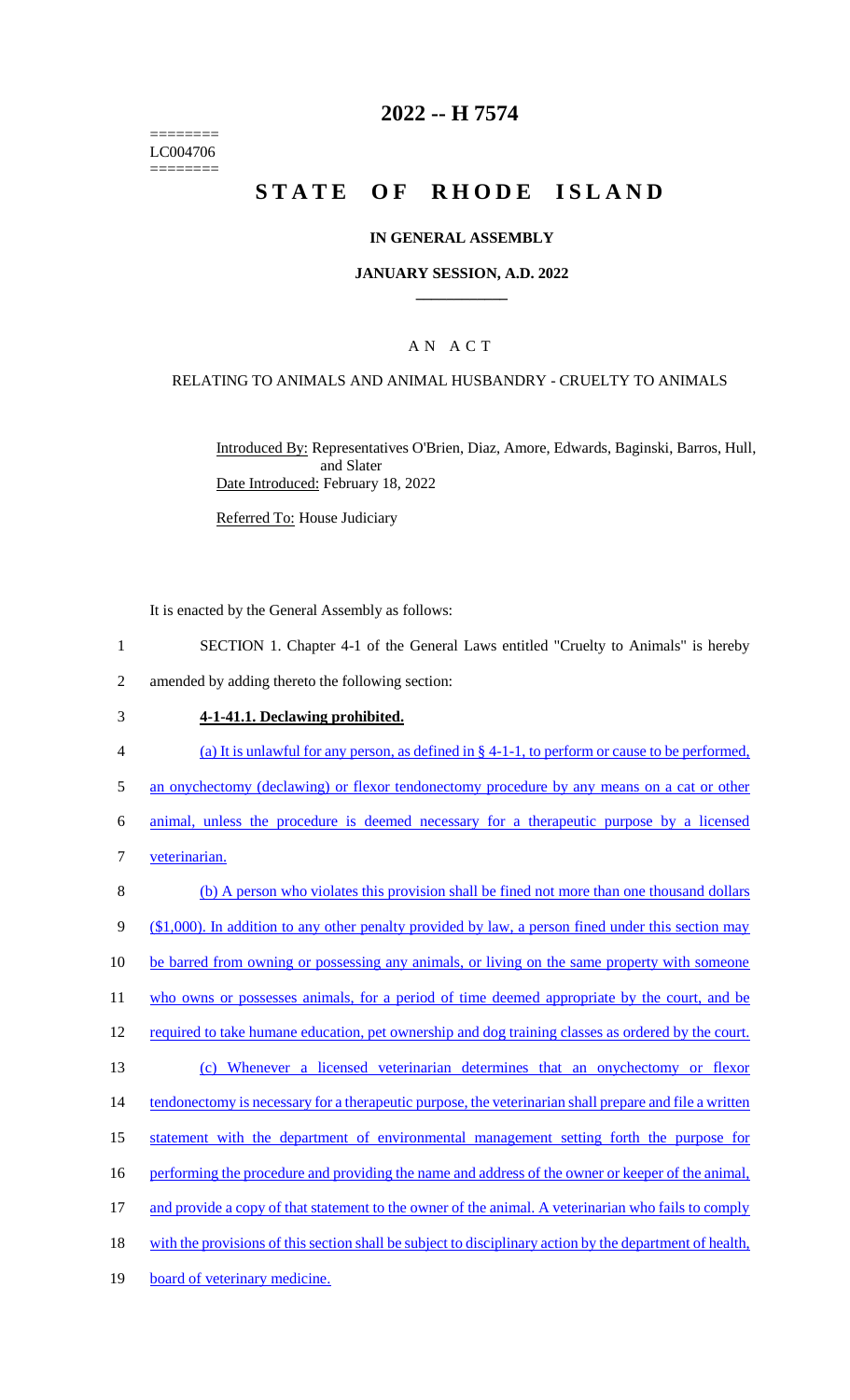- 1 (d) As used in this section, "therapeutic purpose" means for purpose of necessity to address
- 2 the medical condition of the animal, such as an existing or recurring illness, infection, disease,
- 3 injury, or abnormal condition in a claw that compromises the animal's health. "Therapeutic
- 4 purpose" shall not mean cosmetic or aesthetic reasons or reasons of convenience in keeping or
- 5 handling the animal.
- 6 SECTION 2. This act shall take effect upon passage.

## ======== LC004706

========